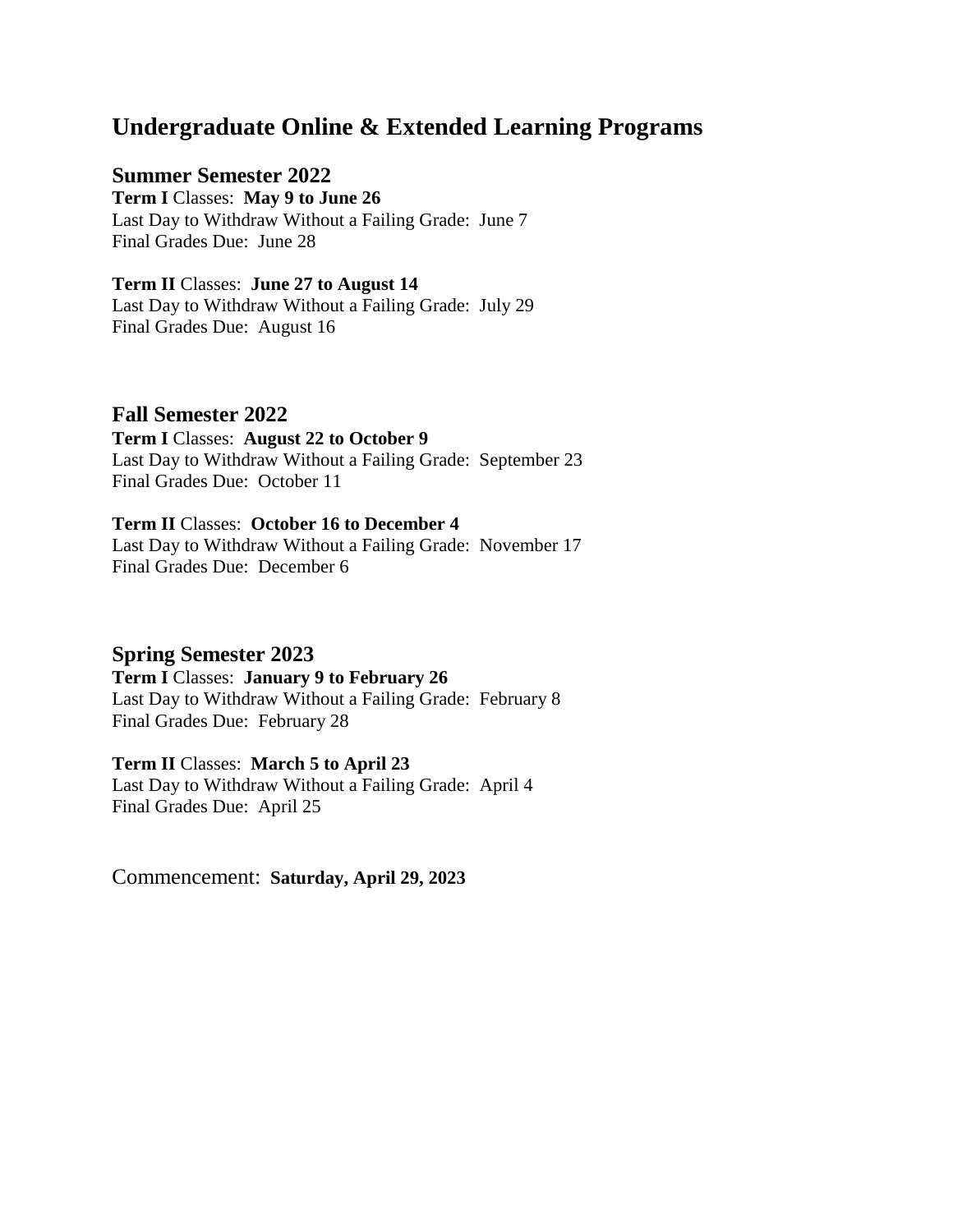# **2022-2023 GRADUATE CALENDARS MBA Tiffin Campus**

# **Summer Semester 2022**

**Term I** Classes: **May 9 to June 26** Last Day to Withdraw Without a Failing Grade: June 7 Final Grades Due: June 28

**Fall Semester 2022**

**Term I** Classes: **August 22 to October 9** Labor Day (No classes): September 5 Last Day to Withdraw Without a Failing Grade: September 23 Final Grades Due: October 11

**Term II** Classes: **October 16 to December 6** Last Day to Withdraw Without a Failing Grade: November 17 Thanksgiving Recess: November 23-26 Final Grades Due: December 6

# **Spring Semester 2023**

**Term I** Classes: **January 9 to February 26** Last Day to Withdraw Without a Failing Grade: February 8 Final Grades Due: February 28

# **Term II** Classes: **March 5 to April 23**

Last Day to Withdraw Without a Failing Grade: April 4 Final Grades Due: April 25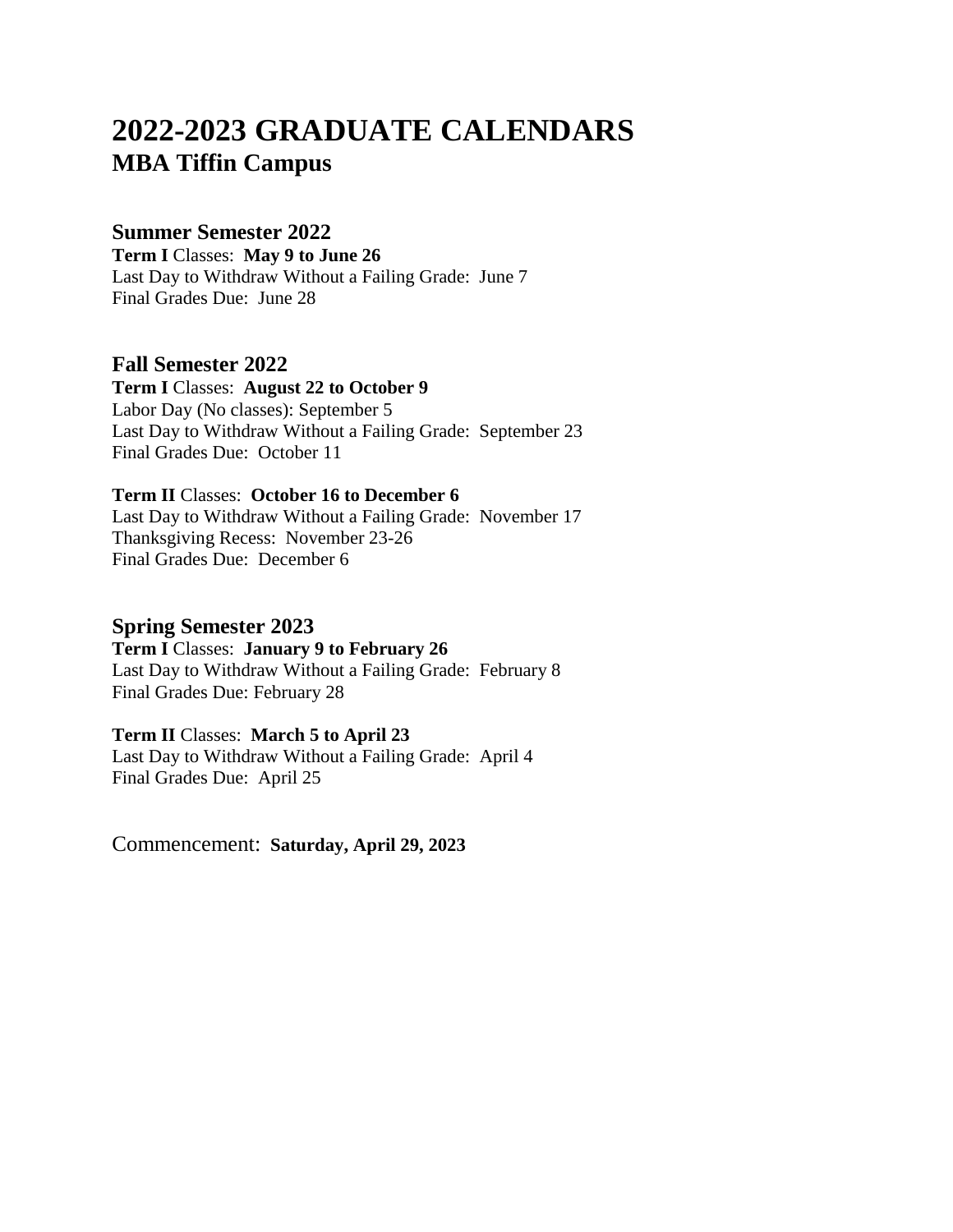# **MS/Criminal Justice: Forensic Psychology Tiffin Campus**

# **Summer Semester 2022**

Summer Intersession: **May 2-6** Summer Semester Classes: **May 7 to August 13** Independence Day Recess: July 2 Last Day to Withdraw Without a Failing Grade: July 9 Final Grades Due: August 16

# **Fall Semester 2022**

August Classes: **August 27 to December 10** Fall Break: October 8 Last Day to Withdraw Without a Failing Grade: October 24 Final Grades Due: December 13

# **Spring Semester 2023**

January Classes: **January 14 to April 22** Spring Break (No Classes): March 4 Last Day to Withdraw Without a Failing Grade: March 6 Final Grades Due: April 25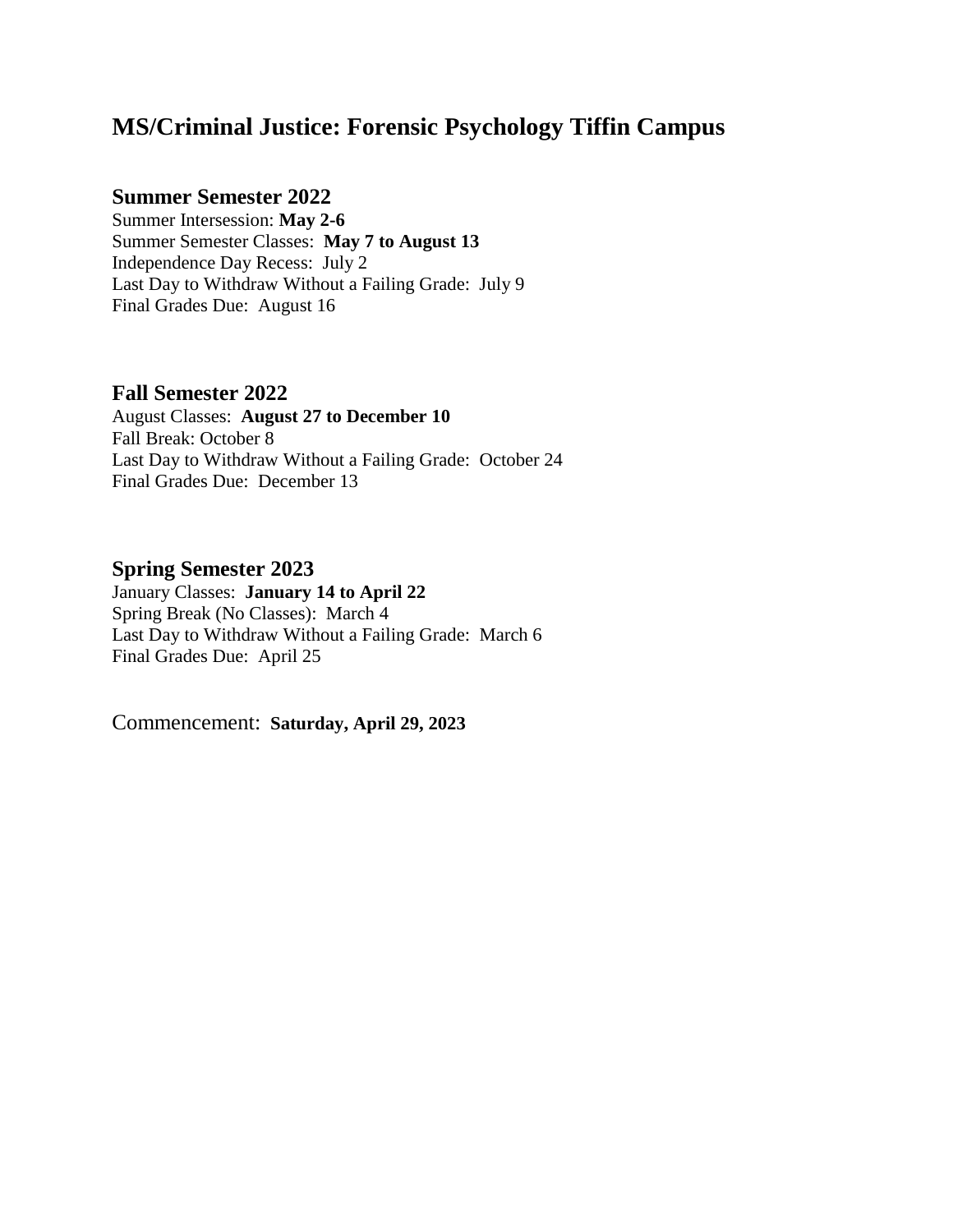# **MBA/MEd/MS Online**

#### **Summer Semester 2022**

**Term I** Classes: **May 9 to June 26** Last Day to Withdraw Without a Failing Grade: June 7 Final Grades Due: June 28

**Term II** Classes: **June 27 to August 14** Last Day to Withdraw Without a Failing Grade: July 29 Final Grades Due: August 16

#### **Fall Semester 2022**

**Term I** Classes: **August 22 to October 9** Last Day to Withdraw Without a Failing Grade: September 23 Final Grades Due: October 11

# **Term II** Classes: **October 16 to December 6**

Last Day to Withdraw Without a Failing Grade: November 17 Final Grades Due: December 6

#### **Spring Semester 2023**

**Term I** Classes: **January 9 to February 26** Last Day to Withdraw Without a Failing Grade: February 8 Final Grades Due: February 28

#### **Term II** Classes: **March 5 to April 23**

Last Day to Withdraw Without a Failing Grade: April 4 Final Grades Due: April 25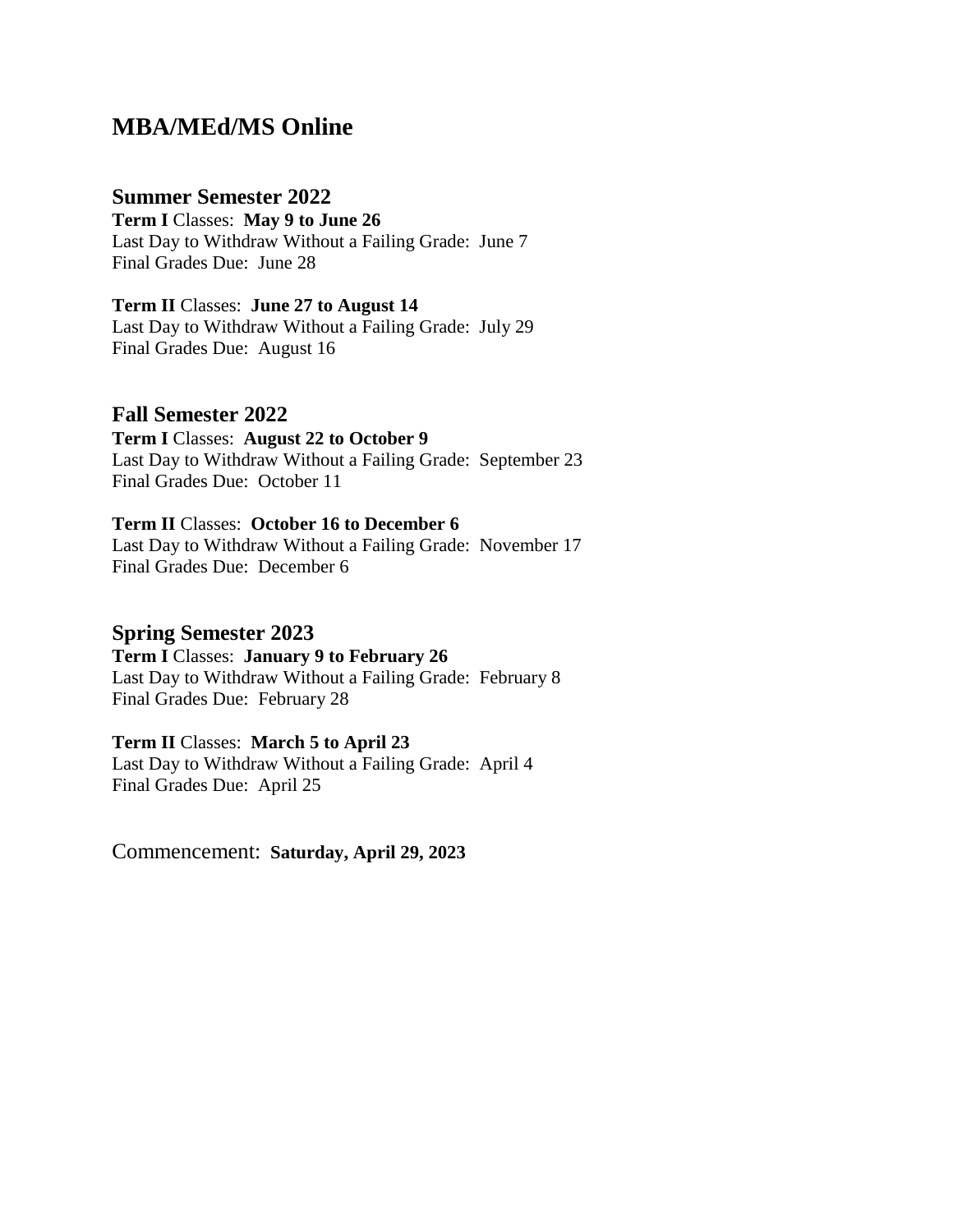# **MH Online**

### **Summer Semester 2022**

May-August Classes: **May 9 to August 14** Last Day to Withdraw Without a Failing Grade: July 15 Final Grades Due: August 16

#### *Term I* Classes: **May 9 to June 26**

Last Day to Withdraw Without a Failing Grade: June 7 Final Grades Due: June 28

#### *Term II* Classes: **June 27 to August 14**

Last Day to Withdraw Without a Failing Grade: July 29 Final Grades Due: August 16

# **Fall Semester 2022**

August-December Classes: **August 22 to December 4** Last Day to Withdraw Without a Failing Grade: November 4 Final Grades Due: December 8

#### *Term I* Classes: **August 22 to October 9**

Last Day to Withdraw Without a Failing Grade: September 23 Final Grades Due: October 11

#### *Term II* Classes: **October 16 to December 6**

Last Day to Withdraw Without a Failing Grade: November 17 Final Grades Due: December 6

# **Spring Semester 2023**

January-April Classes: **January 8 to April 23** Last Day to Withdraw Without a Failing Grade: March 24 Final Grades Due: April 25

#### *Term I* Classes: **January 9 to February 26**

Last Day to Withdraw Without a Failing Grade: February 8 Final Grades Due: February 28

#### *Term II* Classes: **March 5 to April 23**

Last Day to Withdraw Without a Failing Grade: April 4 Final Grades Due: April 25